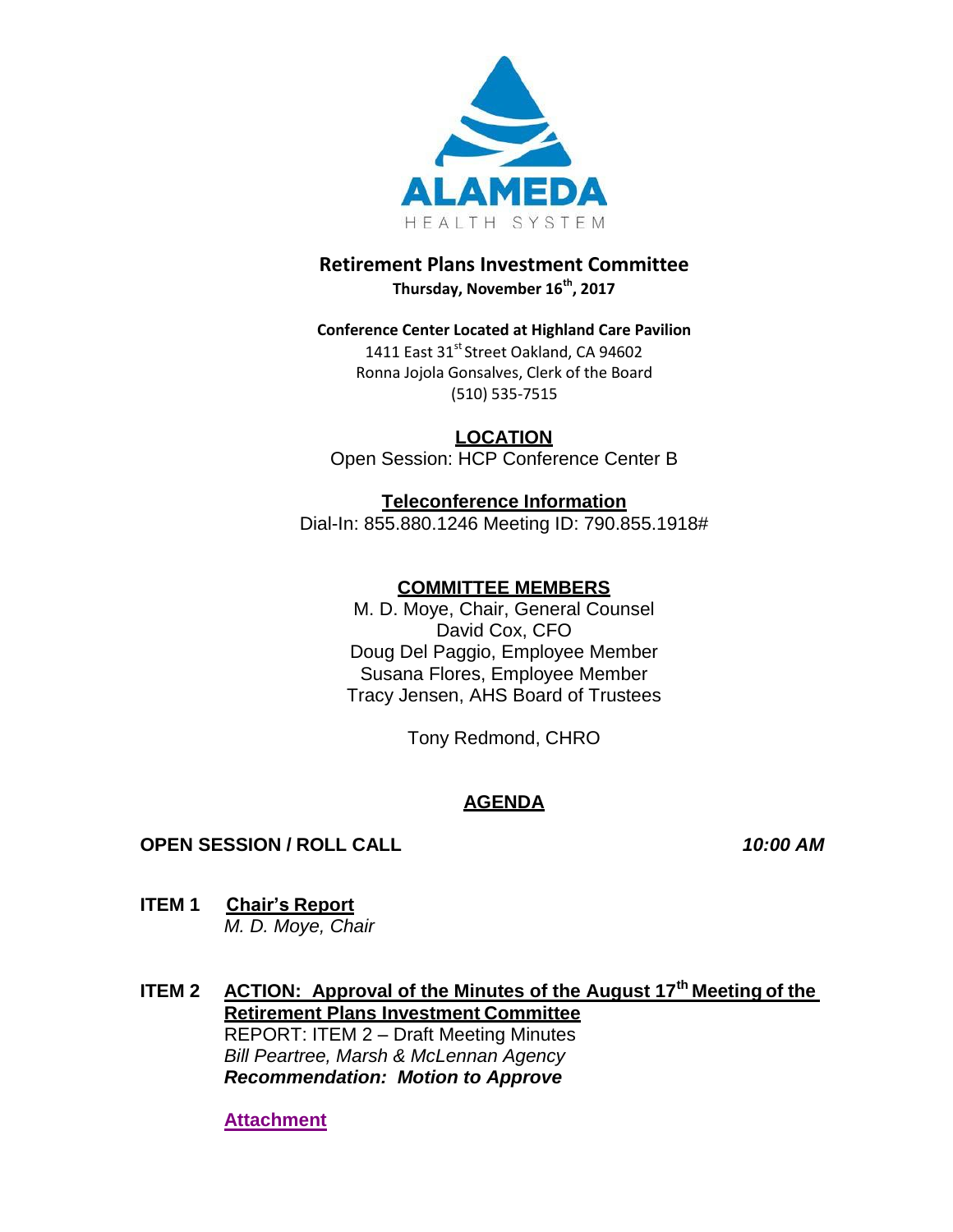### **ITEM 3 ACTION: Approval of a Target Date Fund Suite Addition (403b, 457, 457b CIR, Deferred Comp)** REPORT: ITEM 3 – Target Date Fund Analysis *Bill Peartree, Marsh & McLennan Agency Recommendation: Motion to Approve*

### [Attachment](http://www.alamedahealthsystem.org/wp-content/uploads/2017/11/ITEM-3-Target-Date-Fund-Analysis.pdf)

**ITEM 4 ACTION: Approval of Reduced Fees** REPORT: ITEM 4 – Fee Summary and Participant Communication *Jason Gilbert, Prudential Recommendation: Motion to Approve*

#### [Attachment](http://www.alamedahealthsystem.org/wp-content/uploads/2017/11/ITEM-4-Fee-Summary-and-Participant-Communication.pdf)

**ITEM 5 REPORT: Review of Approved Fund Changes** *Bill Peartree, Marsh & McLennan Agency*

#### **[Attachment](http://www.alamedahealthsystem.org/wp-content/uploads/2017/11/ITEM-5-Approved-Fund-Changes.pdf)**

**ITEM 6 REPORT: Prudential Review for Combined AHS Plans** *Jason Gilbert, Prudential*

#### **[Attachment](http://www.alamedahealthsystem.org/wp-content/uploads/2017/11/ITEM-6-Prudential-Review-for-Combined-AHS-Plans.pdf)**

**ITEM 7 REPORT: AHS Retirement Plans Participation Analysis** *Nathan Chang, AHS*

#### **[Attachment](http://www.alamedahealthsystem.org/wp-content/uploads/2017/11/ITEM-7-AHS-Retirement-Plans-Participation-Analysis.pdf)**

#### **ITEM 8 REPORT: Alameda Hospital Pension (Echo) Plan**

*Andrew Brown& Randy Yurchak, HighMark - Investment Performance Review Connie Hiatt & Stephen Drake, Altman & Cronin – Summary of 2017 Valuation Results and Termination Liability Estimates*

#### [Attachment](http://www.alamedahealthsystem.org/wp-content/uploads/2017/11/Item-8-Combined.pdf)

#### **ITEM 9 REPORT: AHS Defined Contribution (Hybrid DC & DB) Plans**

*Andrew Brown & Randy Yurchak, HighMark – Investment Performance Review Connie Hiatt & Stephen Drake, Altman & Cronin - Summary of 2017 Valuation Results*

#### **[Attachment](http://www.alamedahealthsystem.org/wp-content/uploads/2017/11/Item-9-Combined.pdf)**

#### **Public Comments**

**Committee Member Remarks**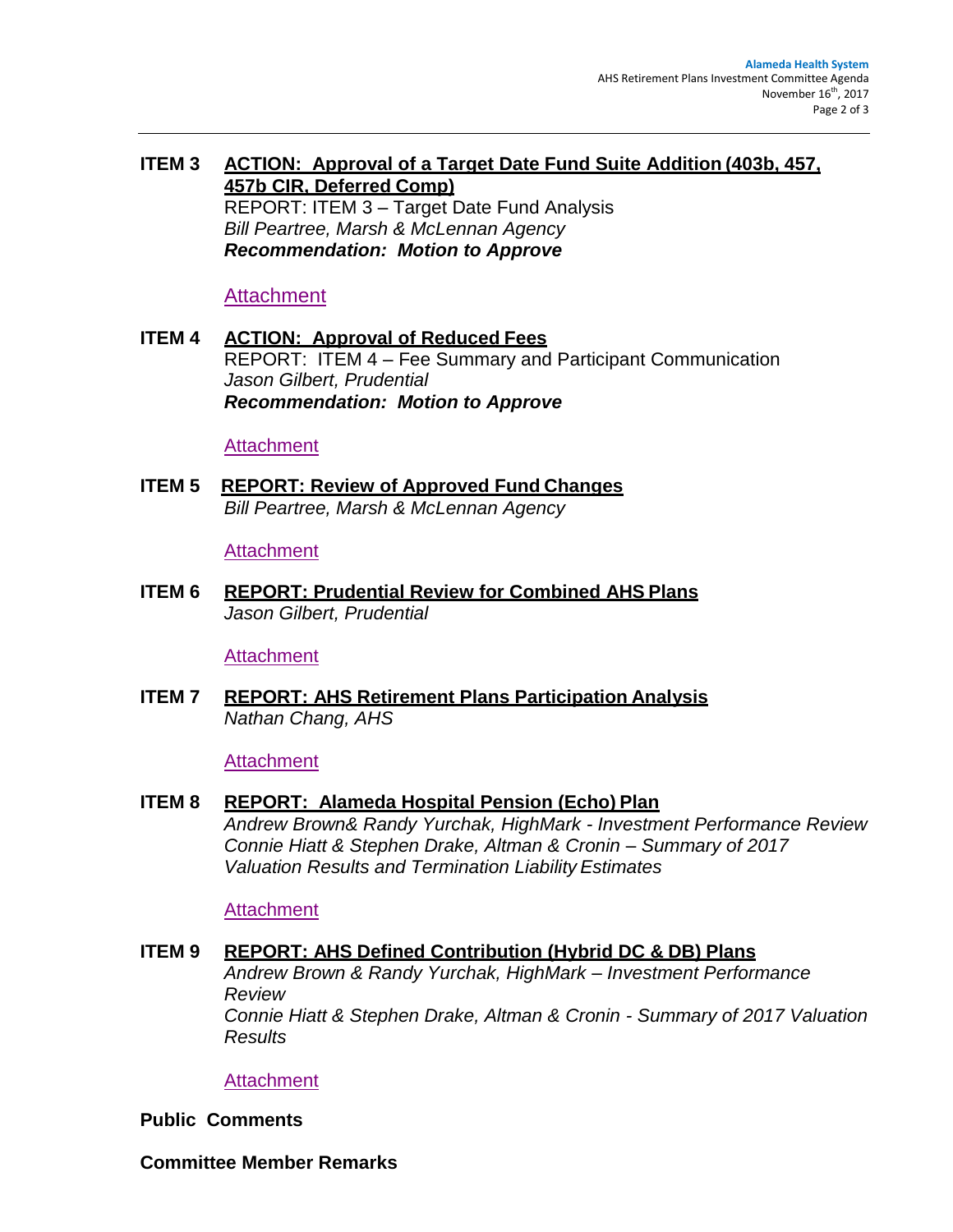**Alameda Health System** AHS Retirement Plans Investment Committee Agenda November  $16^{\text{th}}$ , 2017 Page 3 of 3

# **ADJOURNMENT**